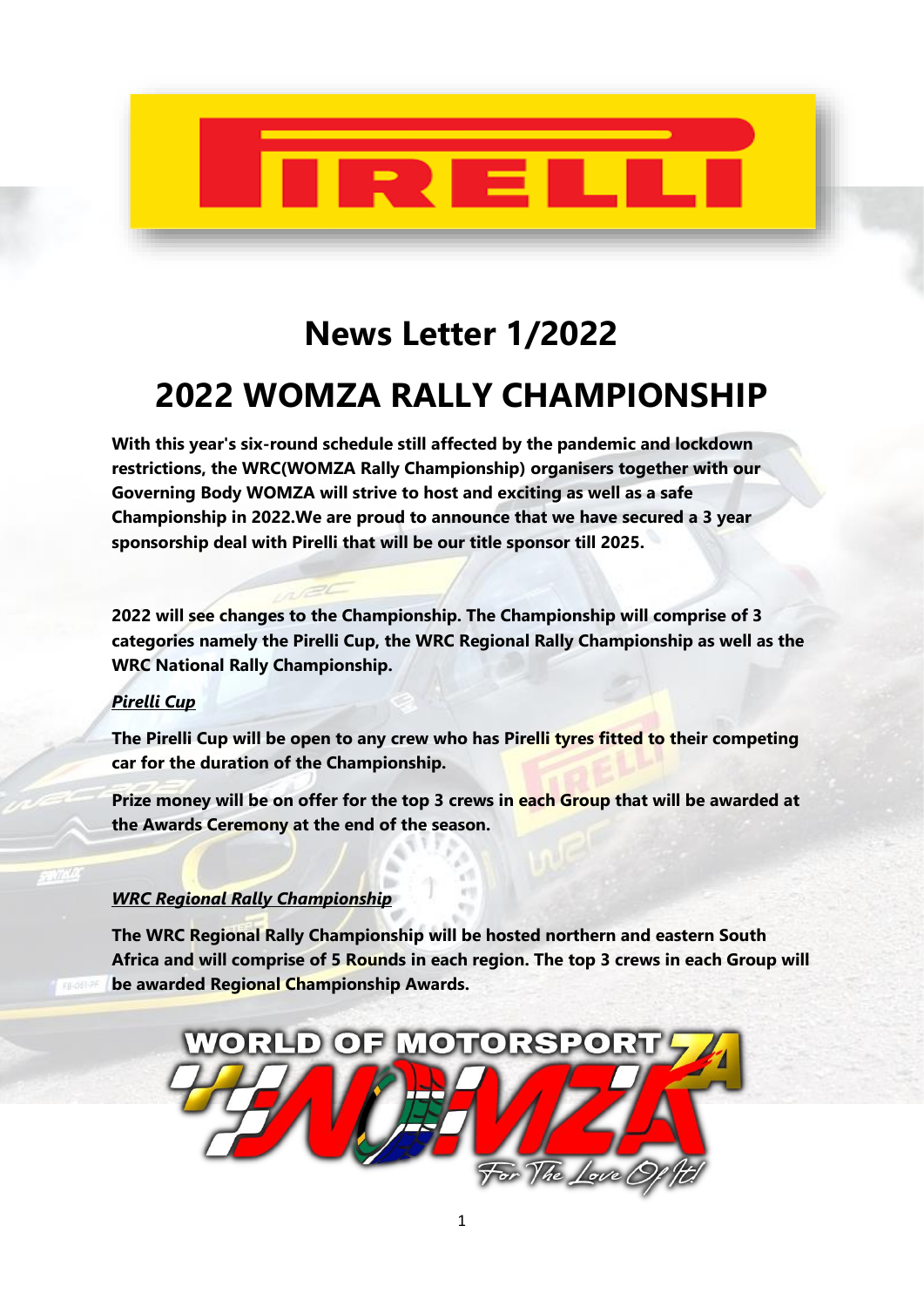

### *WRC National Rally Championship*

**The WRC National Rally Championship will comprise of 2 Rounds in 2022 with a Round being held in each Region. WNRC Round 1 will form part of the Lowveld Rally in the Northern Region in April and WRC Round 2 will form part of ECRC(Eastern Cape Rally Championship) final in the Eastern region at the end of the season.**

**The aim of the National Rally Championship is to declare a Champion between the two regions whilst keeping the ever-growing costs of participation in motorsport at heart to ensure that the Championship will be both affordable and accessible to all who participate in it.**

**The 2022 WRC will see the Championship host events in a total of 5 provinces in South Africa, namely Gauteng, Mpumalanga, Free State, Limpopo and the Eastern Cape that will offer new roads and adventures to places the Championship has not been to yet. As always the Championship will offer only the best prepared roads as we are known for doing.**

**The season will kick off with the Autobar Fitment Centre 200 Rally in Bronkhorstspruit on February 25-26 followed by a return to the Lowveld for the famous Lowveld Rally on April 1-2 namely WRC Round 2 that will take place in the White River and Nelspruit that will also be the National Rally Championship Round 1 whereby the event will have an influx of ECRC competitors that will be competing to secure points for the National Championship.**

**Round 3 will be on June 3-4 namely the Mariendal 200 Rally that will be hosted in Kroonstad in the Free State Province. on June 3-4 followed by Round 4 namely the BB Motor Group Rally in Tzaneen on July 29-30.**

**The Regional Championship will then end with Round 5, Ermelo 150 Rally on September 9-10.**

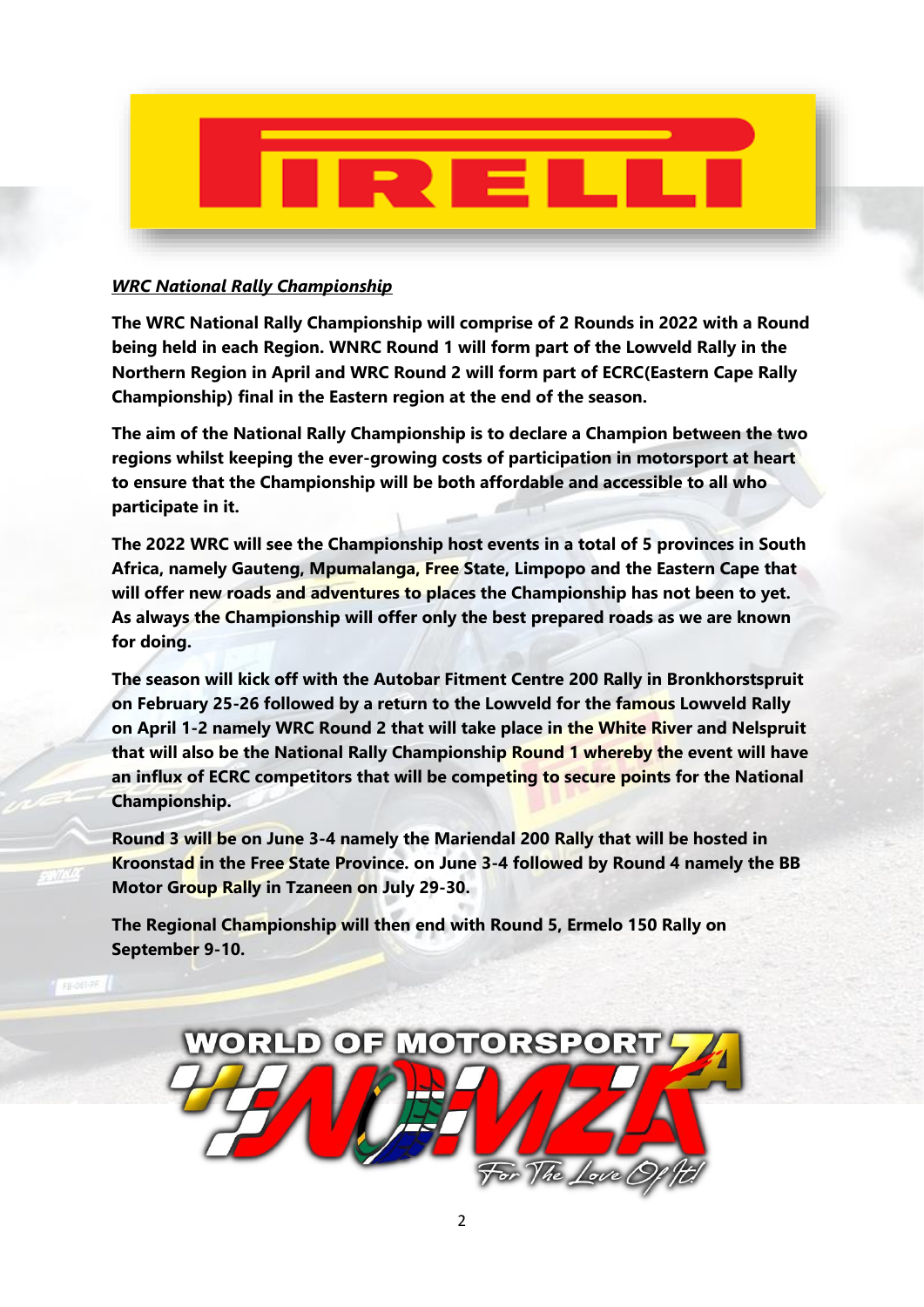**The National Rally Championship Final will be on November 21-22 that will be hosted in the eastern region in the Port Elizabeth Area whereby the total points accumulated between Round 1 and Round 2 will declare the National Champions for 2022.**

**Entry will be separate for both the Regional and National Championship when hosted on the same date.**

**We know 2021 has been a tough year for our calendar to date, but with increasing confidence about the ability to host events across the country in 2022, we're excited to confirm a bigger and better Championship this year.**

**We were eager to confirm these dates as soon as possible to give everyone time to plan for these events accordingly.**

**We would like to say a big thank you to our event organisers, competitors and commercial partners who have been fantastic during the past 12 months dealing with a lot of uncertainty and change. It's been a tough period, but the events we have been able to deliver have been bigger and better than ever. We can't wait to expand on that in 2022.**

*2022 WOMZA North Region Rally Championship calendar*

**Round 1: Autobar Fitment Centre 200 Rally Bronkhorstpruit – 25/26 February**

**Round 2: Lowveld Rally White River – 1/2 April** 

*Round 1: National Rally Championship*

**Round 3: Mariendal 200 Rally Kroonstad – 3/4 June**

**Round 4: BB Motor Group Rally Tzaneen – 29/30 July**

**Round 5: Ermelo 150 Rally – 9/10 September**

*Round 2: National Rally Championship Final Port Elizabeth – 21/22 November*

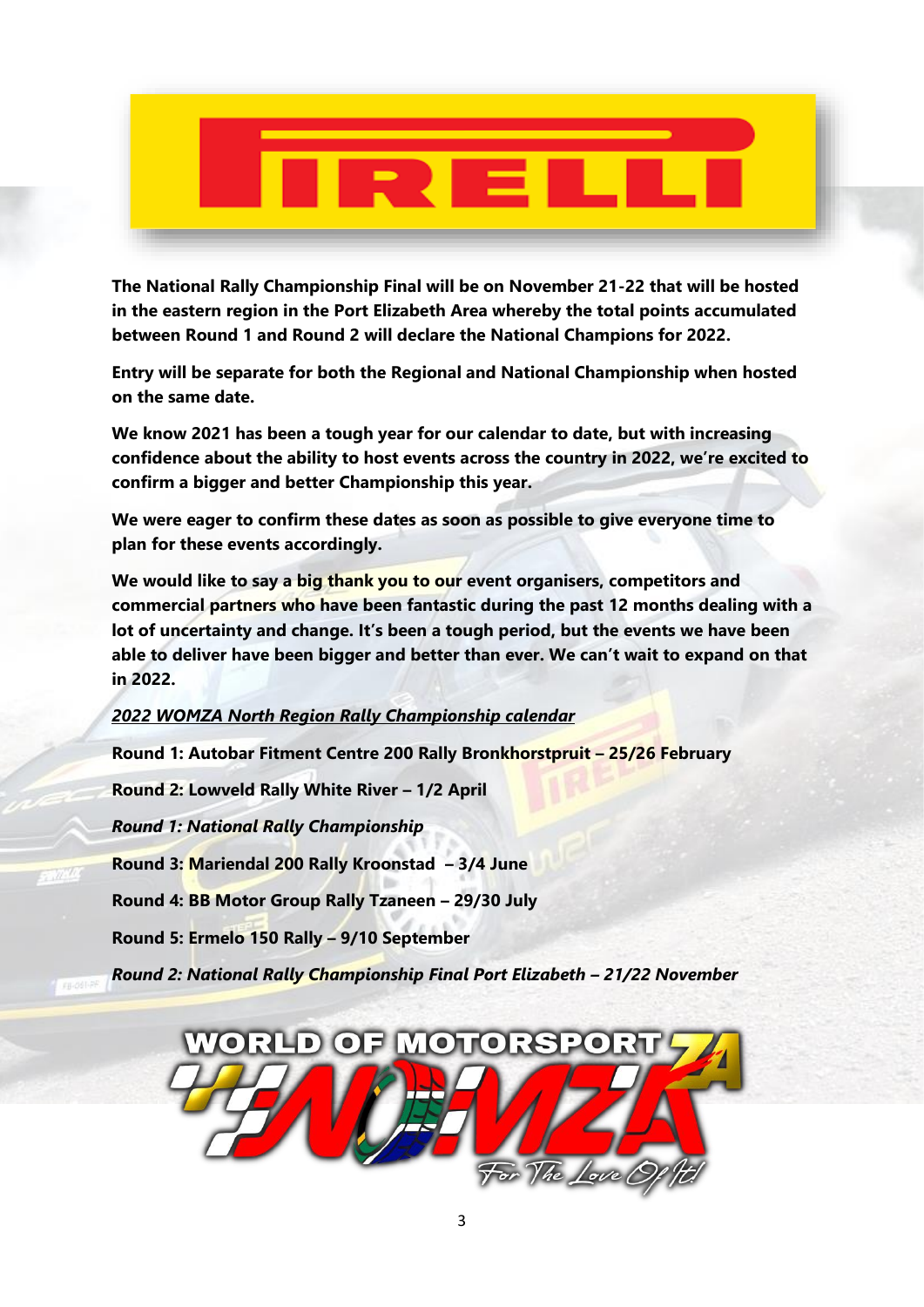![](_page_3_Picture_0.jpeg)

# *2022 WOMZA Eastern Region Rally Championship*

**\*Dates to be confirmed**

# *2022 Championship Affiliation and licence fees*

**WRC Committee has once again negotiated with WOMZA to offer all rally competitors a minimal licence fee to maintain the affordability of participating in the sport of rally.**

**2022 Championship affiliation and licencing will cost R2000 per crew. This will include two National level licenses and affiliation fee for both driver and navigator. The WRC Committee will take care of the licensing process on behalf of the crews to ensure that the process is easy and quick. Championship Affiliation application will be available at [www.womzarally.co.za](http://www.womzarally.co.za/) shortly.**

# *2022 Championship Points system*

**The WRC Committee is striving to offer the best value for money for each crew that enters one of it's events. As we are all aware the cost of participating in motorsport is becoming high and not accessible to everyone anymore and in saying this the WRC Committee has decided top change the points system to benefit all competitors competing.**

**As we all know a DNF on an event can have a dampening effect on a crew's Championship. As the current Point system worked should a competitor fail to finish an event, he/she leaves the event only with Starting points and any possible Power Stage points that he/she may have earned during the event. Not earning any Finishing points opens up gaps between competitors that are sometimes not reachable anymore due to a DNF on an event.**

![](_page_3_Picture_9.jpeg)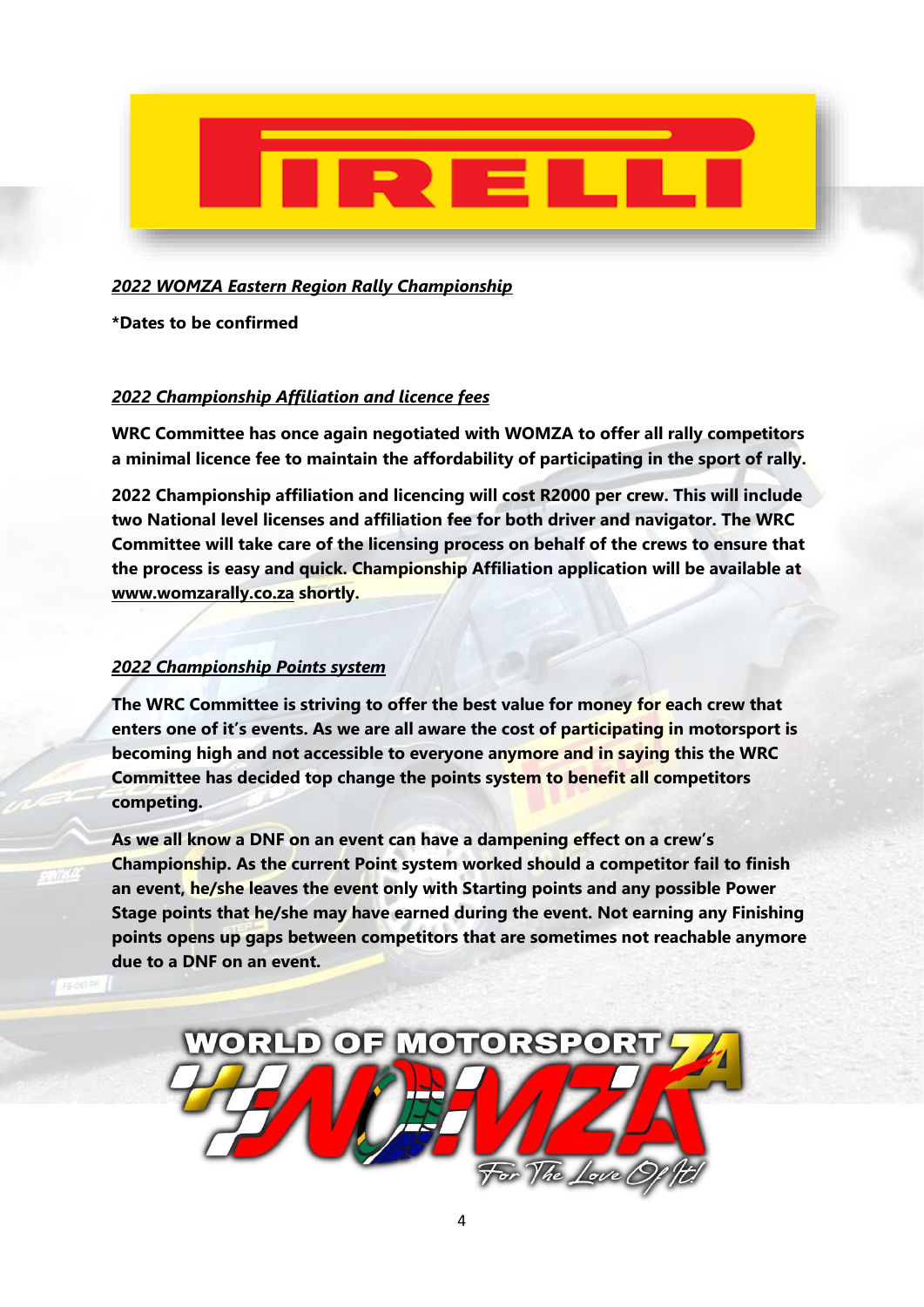**For 2022 we have revised the Points Scoring System to allow a more competitive Championship whereby point gaps will remain within reach throughout the Championship between competitors fighting for overall honours in their respective Groups. Point Scoring will be done per stage in 2022 meaning that each crew will score points for every stage that they have completed. This system has been proven and is currently being used by numerous World Championship events. This system will offer a competitor who does not finish an event a fighting chance to still be competitive in the Group he/she has entered.**

**Power Stage Points will still be applicable for the first and last three stages of each event for those who are driving committedly to win their Group on the event with the addition that the top 5 in each Group will score in 2022.**

**The Regional and National Championships will have their own Points System as illustrated below.** 

**All Points are scored per Group only.**

# *Points Table Regional Championship*

| Pos             | Pts | Pos  | Pts | Pos         | <b>Pts</b>   |
|-----------------|-----|------|-----|-------------|--------------|
| 1st             | 15  | 6th  | 10  | 11th        | 5            |
| 2 <sub>nd</sub> | 14  | 7th  | 9   | 12th        |              |
| 3rd             | 13  | 8th  | 8   | 13th        | 3            |
| 4th             | 12  | 9th  |     | 14th        | $\mathbf{2}$ |
| 5th             | 11  | 10th | 6   | <b>15th</b> |              |

![](_page_4_Picture_7.jpeg)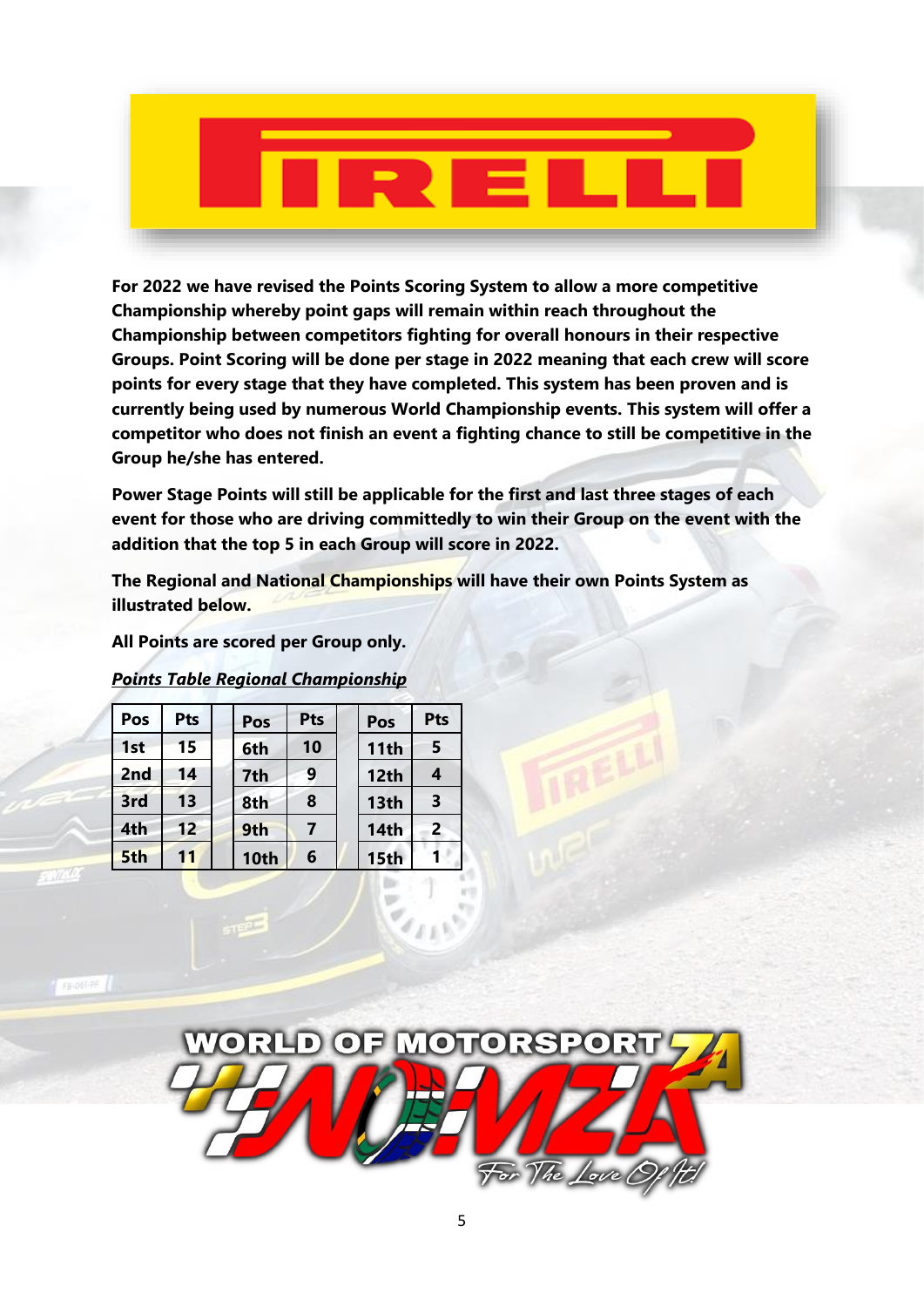![](_page_5_Picture_0.jpeg)

### *Points Table National Championship*

| Pos | Pts | Pos  | Pts | Pos  | Pts |
|-----|-----|------|-----|------|-----|
| 1st | 25  | 6th  | 18  | 11th | 13  |
| 2nd | 23  | 7th  | 17  | 12th | 12  |
| 3rd | 21  | 8th  | 16  | 13th | 11  |
| 4th | 20  | 9th  | 15  | 14th | 10  |
| 5th | 19  | 10th | 14  | 15th | 9   |

### *Power Stage Points*

| Pos | Pts |  |  |
|-----|-----|--|--|
| 1st | 5   |  |  |
| 2nd |     |  |  |
| 3rd | 3   |  |  |
| 4th | 2   |  |  |
| 5th |     |  |  |

**Each crew will receive 5 starting Points once they cross the start line of Stage 1.**

### *Northern Region Championship Meetings*

**The Northern Region Championship Committee will be hosting a SQM (Special Quarter Meeting) once a quarter throughout the 2022 Championship. The aim of these meetings will be to allow competitors the opportunity to voice any concerns they might have as well as discuss the current progress of the Championship to ensure that we have smooth Championship in 2022. These SQM's will have 10 Championship Points on offer for all competitors who attend that will be added to the total** 

![](_page_5_Picture_8.jpeg)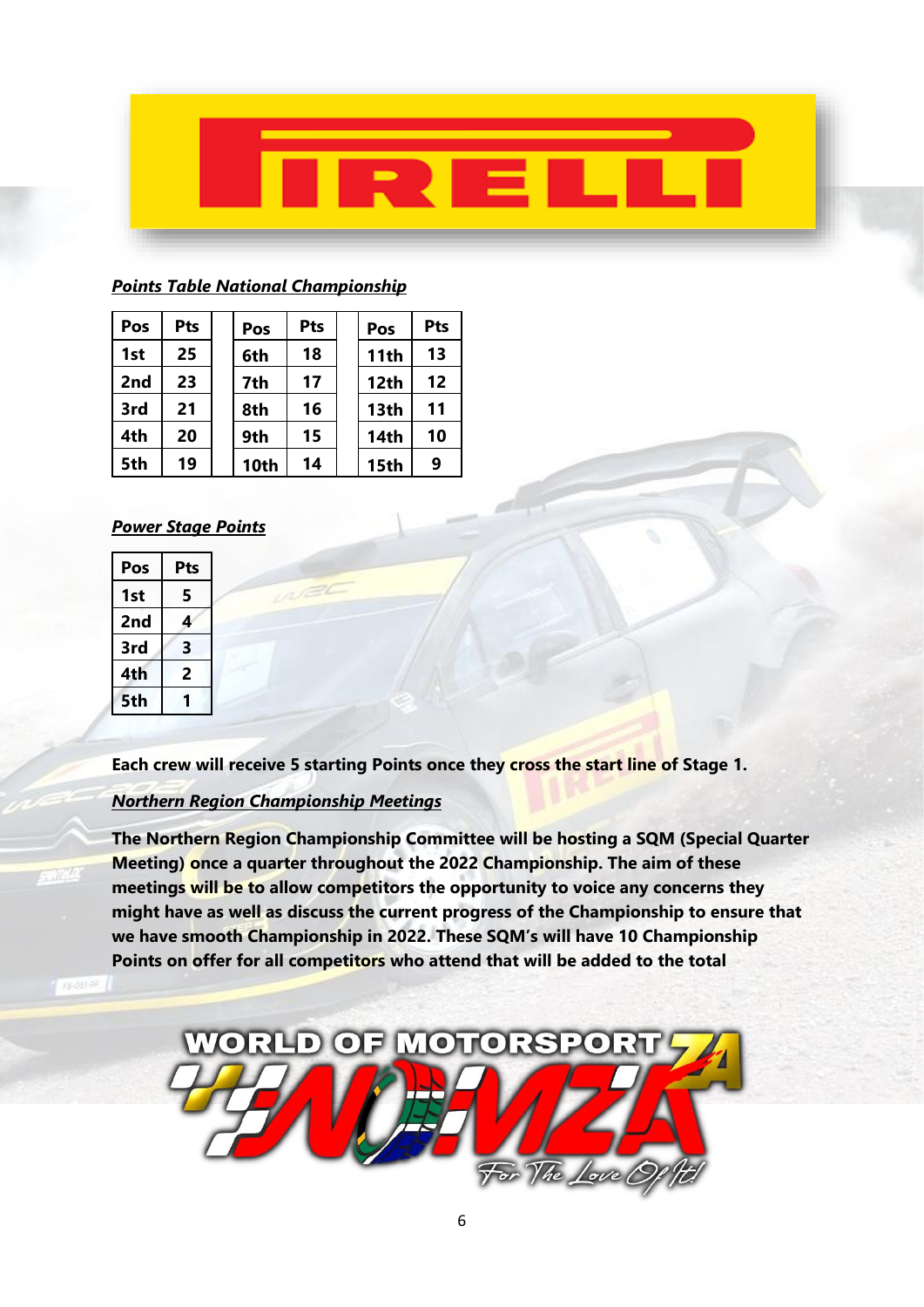![](_page_6_Picture_0.jpeg)

**Championship Points. The SQM's will be hosted on Saturday to allow those who live far to attend.**

### *Northern Region AGM*

**The AGM will be held in the final quarter of the Championship whereby the 2023 Rulebook will be discussed. The AGM will have 25 Championship Points on offer for competitors who attend.**

### *Base Notes*

**As per the 2021 AGM it was decided by all present that all competitors will receive Base Notes in the form of tulip road book and that the competitors will make use of the ''Recce Run'' to write their own Pace Notes for the event. Base Notes will be supplied via the Event Whatsapp group.**

**All crews will receive a printed Road book that will include the road liaison sections and official time cards.**

**Should any competing crew wish to purchase written Pace Notes by the Route Director these will available at a cost of R500. The pace notes will be printed and supplied to all paid competitors at documentation. Pace note confirmation must be done on the online entry form together with proof of payment.**

![](_page_6_Picture_8.jpeg)